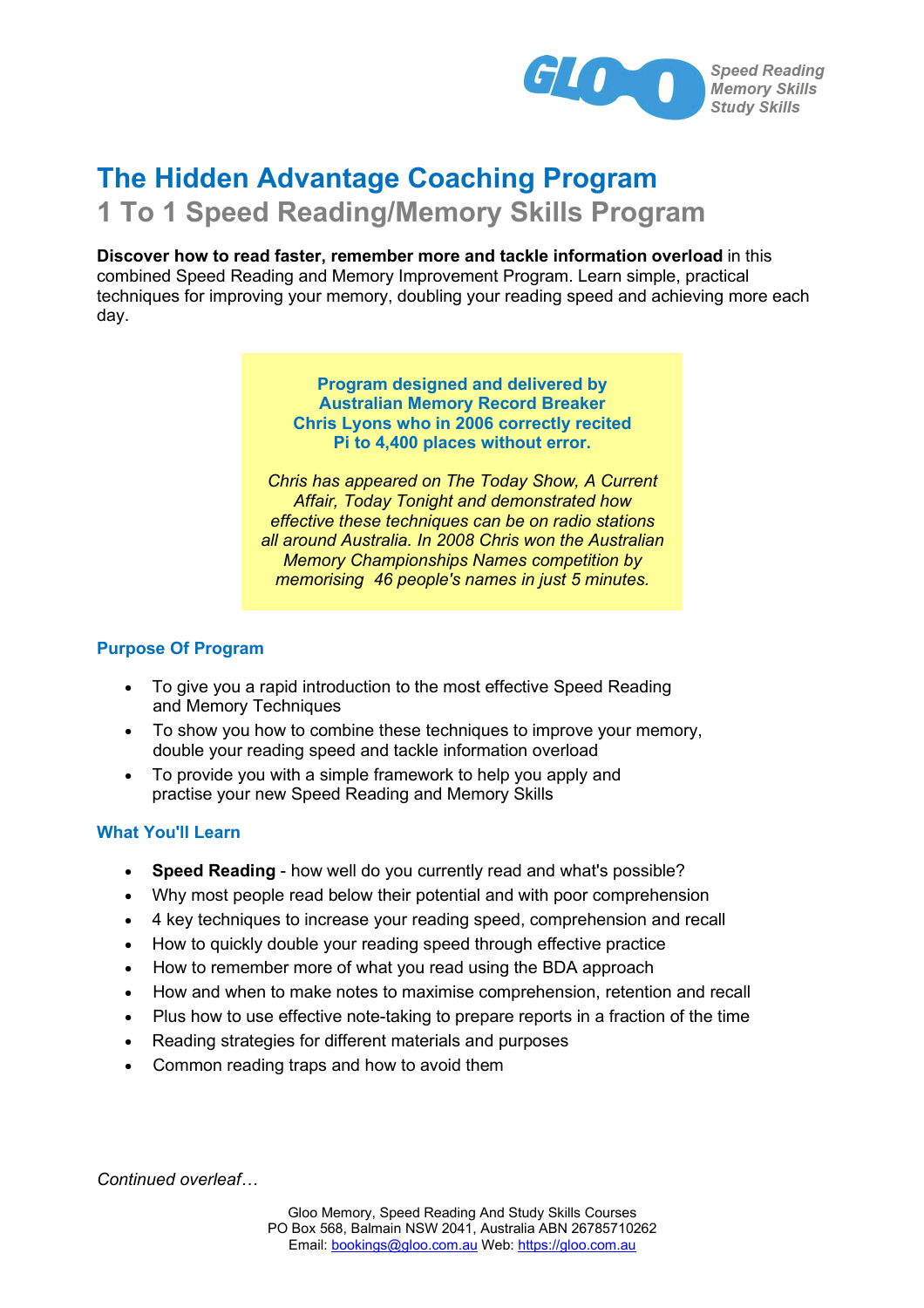

- **Memory Skills** beliefs, myths and your true potential
- The real reason we forget things and why this is good news
- The simple 3 step approach to remembering people's names
- Plus how to use the 80:20 rule to get good at remembering names, quickly
- How to give great presentations without referring to notes even once
- Plus how to use the GO method to slash the time needed to prepare presentations
- How to remember numbers, facts and other key business information
- How to get information into your long-term memory for instant recall
- · Tips and techniques used by memory champions to perform record-breaking feats

# **Who Will Coach Me?**

**This Speed Reading/Memory Improvement Program is delivered personally by Chris Lyons** who doubled the Australian Memory Record by reciting Pi to 4,400 places without error and won the Australian Memory Championships Names competition by correctly memorising 46 people's names in just 5 minutes.

Chris has appeared on The Today Show, A Current Affair, Today Tonight and has demonstrated how effective memory techniques can be on radio stations all around Australia including 2UE, 2GB, 3AW and the ABC.

# **Frequently Asked Questions**

Before you register below for your Gloo 1 To 1 Program, here are the answers to some commonly-asked questions.

## **1. How Is The Program Structured?**

For your convenience, you can choose between two delivery options each of which covers the same material:

- · **OPTION A: 1 Day Program.** Delivered in one day, usually from 9am to 4.30pm. Perfect if you want to cover all the material in the shortest possible time and in just one go.
- · **OPTION B: 2 Session Program.** Delivered in two 4 hour sessions, ideally one week apart.

With both options, the program is broken up into a number of short modules each of which covers one or several key strategies or techniques. These progressively build on each other and regular short breaks are taken to maintain attention and focus. In this way, it is possible to easily absorb and learn the techniques covered whether done in one go or over a number of shorter, separate sessions.

## **2. When Do The Sessions Take Place?**

Available all year round and at a time to suit you, this combined memory/speed reading program can be taken on weekdays, Saturdays and selected Sundays. Sessions take place during the daytime and are also available on selected weekday evenings.

*Continued overleaf…*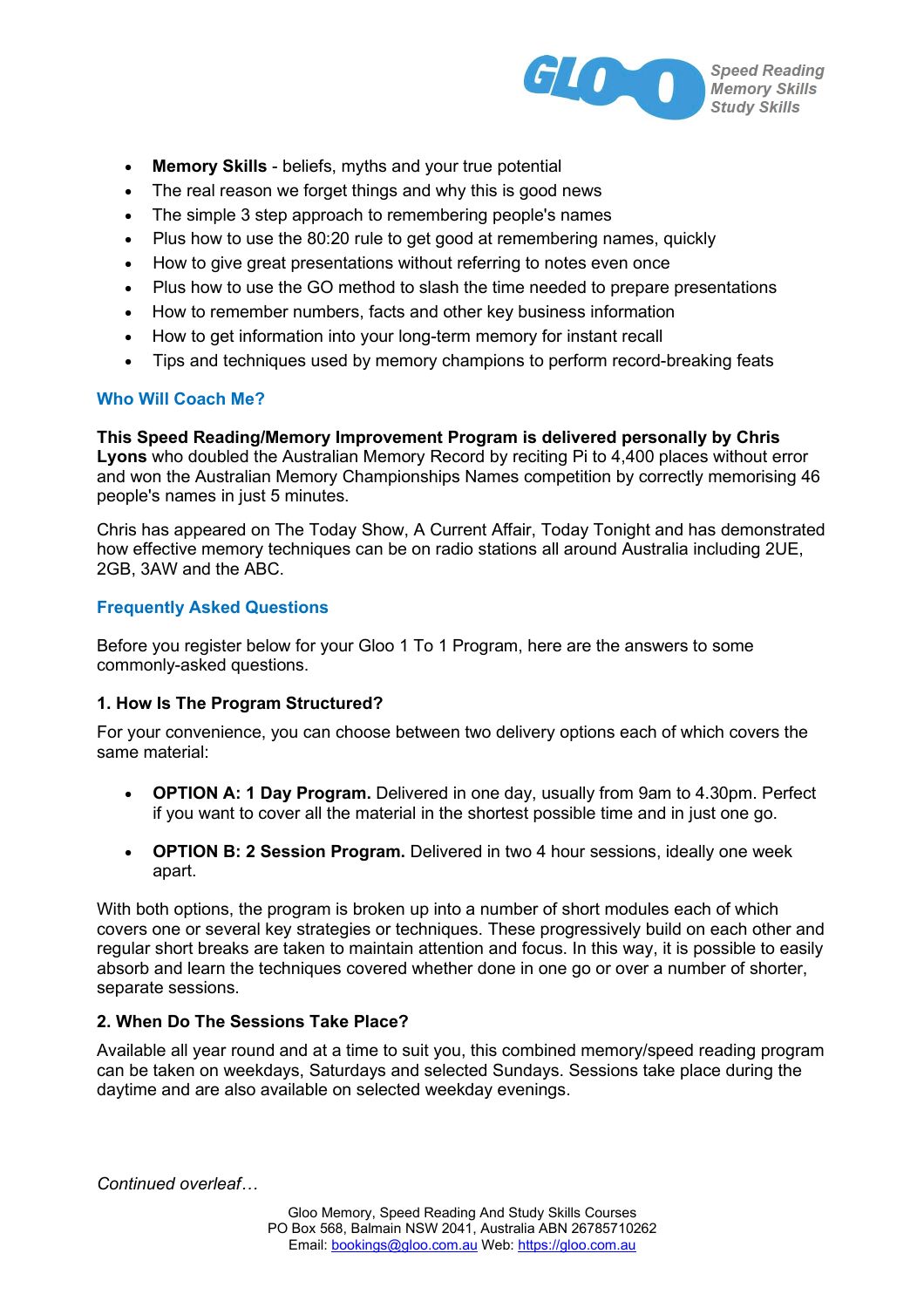

# **3. Where Do The Sessions Take Place?**

Face-to-face sessions take place in Balmain in Sydney's Inner West which is 5km or 10 minutes from Sydney CBD. Alternatively, programs can also be delivered at your home or place of work within the Sydney metropolitan area at no extra charge, if done in one session. Not in Sydney or prefer not to travel? This Program can also be done from the comfort and convenience of your home via Zoom.

# **4. How Do The Online Sessions Work?**

For Gloo Online Programs we use Zoom a web-based platform which runs in any web browser and on any device, which means you simply need a computer or tablet with a webcam and microphone and a broadband internet connection in order to take part. It is also possible to attend using a smart phone.

## **5. How Much Does The Program Cost?**

The Hidden Advantage Speed Reading/Memory Improvement Program costs \$895 including GST. If you are interested in the program but it is beyond your budget, you can reduce the cost by taking the program with a family member, friend or colleague. See then next question for details.

## **6. Is It Possible To Take The Program With Someone Else?**

Yes, you can take this coaching program with up to 2 additional people at the same time. The cost for each additional person is \$200 including GST. So if you take the 1 day program with a friend or colleague the total cost is  $$895 + $200 = $1095$ , equivalent to less than \$550 each - a saving of almost \$350 per person.

## **7. Is This Program Suitable For Students?**

Learning how to study effectively is crucial to academic success. For this reason, we offer separate coaching programs specifically tailored to the needs of students...

- ÿ https://gloo.link/1-to-1-high-school-study-skills-program
- ÿ https://gloo.link/1-to-1-university-study-skills-program

For high school students we also run a special **Essential Study Skills 1 Day Online Workshop**. For details visit https://gloo.link/study-skills-course or call us on 02 9089 8892.

## **8. I'd Prefer To Attend A Group Course. When Are The Next Ones?**

We regularly run this program as an online small group public course open to all, a cheaper option to a private program. For dates and to find out more visit https://gloo.com.au.

# **9. I Work For An Organisation. Can You Deliver This Program For Our Team?**

Yes, it can be delivered in-house for teams. For details please call us on 02 7229 4920.

**Interested?**  Simply visit… https://gloo.link/1-to-1-memory-speed-reading-program …and submit the 60 second enquiry form. We'll then contact you within 24 hours to check that the program is right for you and to

discuss your preferred times.

*Continued overleaf…*